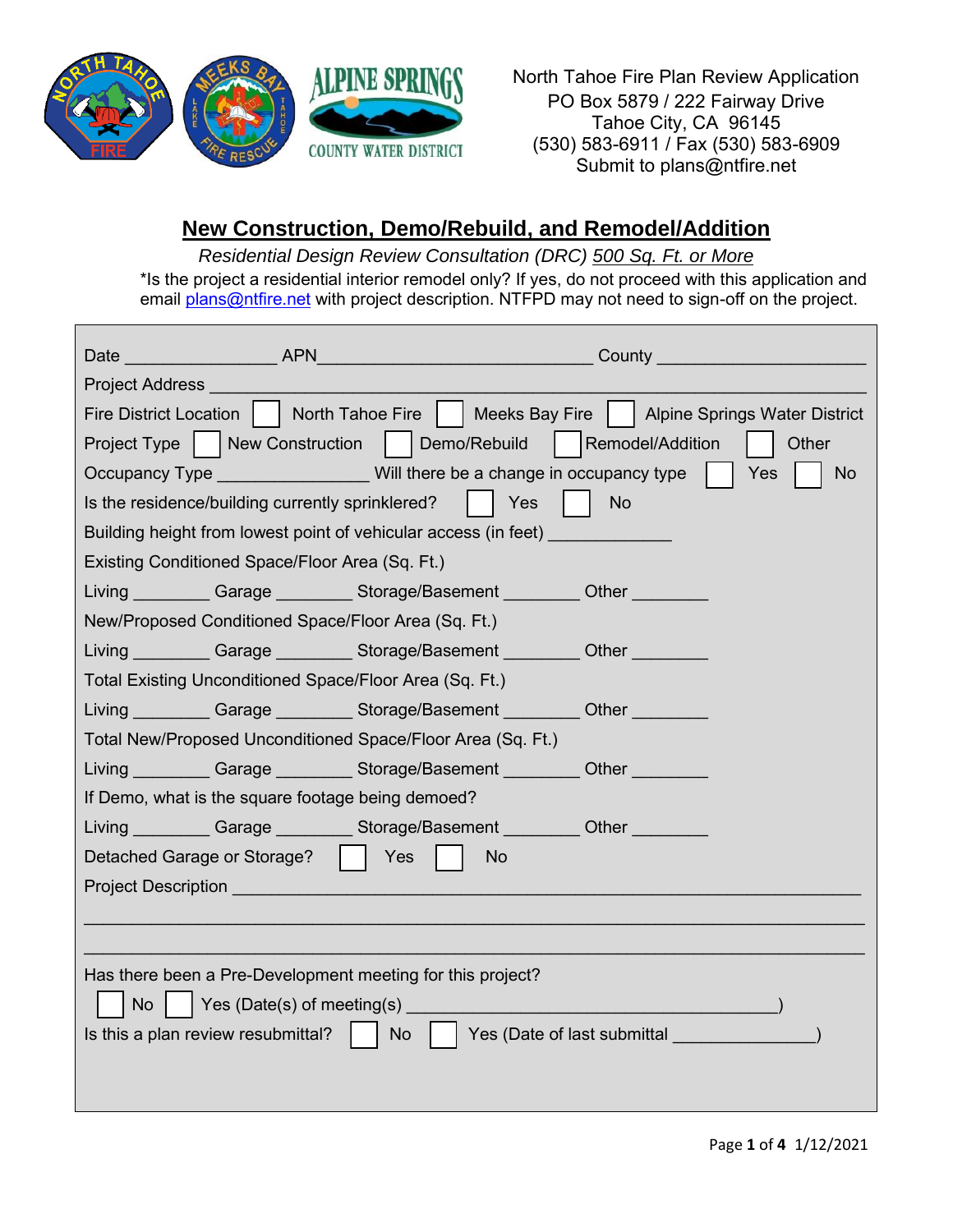| <b>General Contractor</b>                           |                                                                                                                                                                                                                                      |  |  |
|-----------------------------------------------------|--------------------------------------------------------------------------------------------------------------------------------------------------------------------------------------------------------------------------------------|--|--|
|                                                     | Name<br>Business Name                                                                                                                                                                                                                |  |  |
|                                                     |                                                                                                                                                                                                                                      |  |  |
|                                                     | Email <b>Executive Contract Contract Contract Contract Contract Contract Contract Contract Contract Contract Contract Contract Contract Contract Contract Contract Contract Contract Contract Contract Contract Contract Contrac</b> |  |  |
| <b>Homeowner</b>                                    |                                                                                                                                                                                                                                      |  |  |
|                                                     |                                                                                                                                                                                                                                      |  |  |
|                                                     | Email <b>Executive Contract Contract Contract Contract Contract Contract Contract Contract Contract Contract Contract Contract Contract Contract Contract Contract Contract Contract Contract Contract Contract Contract Contrac</b> |  |  |
|                                                     | Mailing Address <b>Contract Contract Contract Contract Contract Contract Contract Contract Contract Contract Contract Contract Contract Contract Contract Contract Contract Contract Contract Contract Contract Contract Contrac</b> |  |  |
| <b>Main Contact</b>                                 |                                                                                                                                                                                                                                      |  |  |
| Name                                                |                                                                                                                                                                                                                                      |  |  |
|                                                     |                                                                                                                                                                                                                                      |  |  |
| <b>INCOMPLETE APPLICATIONS WILL NOT BE ACCEPTED</b> |                                                                                                                                                                                                                                      |  |  |

### **Review the statements below. Check the boxes once the statements have been reviewed.**

Plan review turnaround is 15-business days from the date plan review fees are paid. Do not contact our office during the 15-business day review turnaround. Our staff will not respond to your inquiry. Once your review is complete, our office will contact you via email.

Alpine Springs County Water District Projects – Once this review is approved, a copy of the plans will need to be provided to ASCWD. ASCWD Mitigation fees due need to be paid prior to permit issuance.

Review the submittal requirements below. NTFPD is no longer able to approve plans with conditions. If any of the requirements are missing, plans will not be approved and will be subject to resubmittals and resubmittal fees. All resubmittals trigger a new 15-business day turnaround.

### *Step 1: Check the type of plan review that applies. Under the selected type, check the requirements to ensure all are met prior to submitting.*

## **NTFPD/Placer Co. Review Submittal Requirements** –

An approved LAR plan review by NTFPD/MBFPD.

A complete set of the construction plans stamped and signed by the design professional(s).

Applicable building codes and standards must be noted on the cover sheet, including the NTFPD Amended fire code.

The county issued project permit number. If the permit issuance checklist is already issued, include this with submittal. If not, you will be required to submit a copy to NTF once it is issued.

#### **NTFPD/El Dorado Co. Review Submittal Requirements** –

An approved LAR plan review by NTFPD/MBFPD.

A complete set of the construction plans stamped and signed by the design professional(s).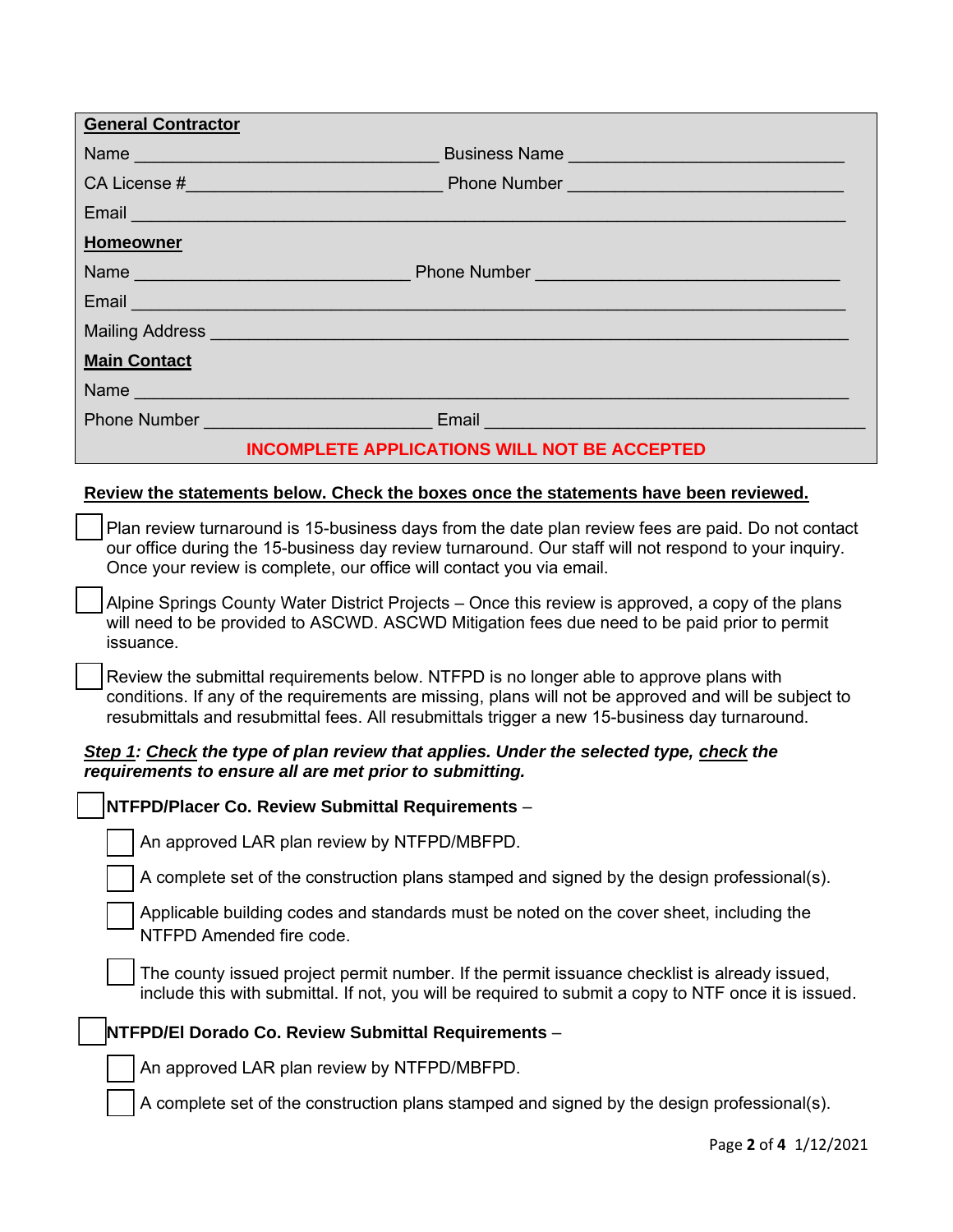Applicable building codes and standards must be noted on the cover sheet, including the MBFPD Amended fire code.

The county issued project permit number.

## *Step 2: Check the following requirements to ensure all are met prior to submitting.*  **The complete set of plans/submittal must include the following:**

| Building setbacks.                                                                                                                                                            |
|-------------------------------------------------------------------------------------------------------------------------------------------------------------------------------|
| Fire hydrant access/location - distance of the hydrant to the furthest point of the house; through<br>an approved route of travel.                                            |
| Hydrant flow data from NTPUD, TCPUD, or NTFPD Staff (Not required for deck or carport only<br>projects).                                                                      |
| Roof materials are CBC 7a compliant without wood shake or shingle.                                                                                                            |
| Gas meter location and protection requirement per NTFPD Fire Code.                                                                                                            |
| Location of electric meter and shunt trip device.                                                                                                                             |
| Other utility and secondary disconnects shall be identified.                                                                                                                  |
| Driveway and gates meet California Fire Code Appendix D standard with fire apparatus access<br>and Knox Box (gate key) entry.                                                 |
| Fire sprinklers – required for all new construction, all demo/rebuilds, and if there is an existing<br>sprinkler system in place.<br>Remodel/Addition                         |
| Is the project adding 50% or more of the existing square footage? If yes, move on to<br>$\bullet$<br>next question. If no, sprinklers are not required.                       |
| Does the new total square footage (existing plus new) equal 3600 sq. ft. or more? If yes,<br>$\bullet$<br>sprinklers are required. If no, sprinkler retrofit is not required. |
| A change in occupancy type may trigger sprinklers. If yes in change of occupancy,<br>indicate this in project description.                                                    |
| Location of Knox Box house key (If applicable).                                                                                                                               |
| Location of Smoke and Carbon Monoxide detectors and device cut sheets.                                                                                                        |
| Pre-Development Meeting Findings/Alternate Materials and Methods Request (If applicable).                                                                                     |
| nee the DDC is reviewed and enneaved. NITEDD (MDEDD will sign off the werkflow in the equative                                                                                |

Once the DRC is reviewed and approved, NTFPD/MBFPD will sign-off the workflow in the county's system and add any Fire flags/holds/notes that will be required for project final. This will allow for permit issuance from the county if their requirements have been met. Notify them when this review is approved.

## *Step 3:*

I hereby acknowledge that I have read the Fire District's requirements above for plan review.